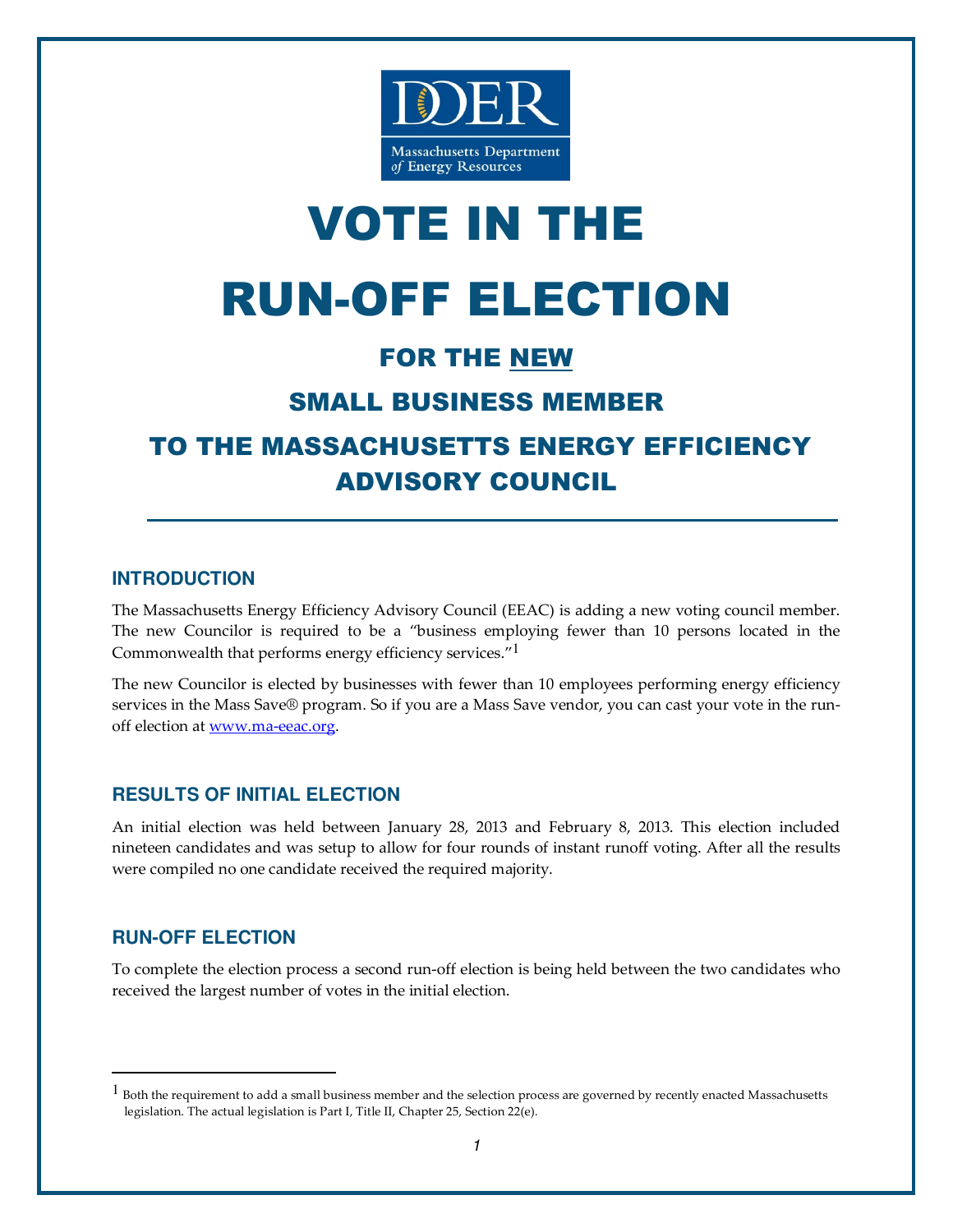The two candidates and their submitted nomination statements are:

#### Business Name: Greentek

Business Location: Gloucester, MA

#### Authorized Representative: Paul Johnson, Senior Manager

#### Submitted Statement:

I am a Home Performance Contractor in the Mass Save program with 9 years in weatherization and 30 years developing and marketing small businesses. Mass Save today taps only 2% of the residential energy efficiency market, leaving huge potential for small business expansion. As a Council member I will work to expand the program by improving marketing and removing barriers to customer participation. Having attended 80% of the Council's meetings over 4 years, I know how the Council works. I have submitted numerous briefs and public comments to influence the Council's direction, kept contractors current on the Council's proceedings and encouraged their attendance which has resulted in improvements for contractors. I am a certified green building consultant, a LEED A.P., have written about energy efficiency programs in the Boston Globe, been a member of the Best Practices Working Group, and am very familiar with successful marketing strategies of energy programs around the country.

#### Business Name: HIS & HERS Energy Efficiency

Business Location: Northampton, MA

#### Authorized Representative: Adin Maynard, Owner

#### Submitted Statement:

As the representative of small industry professionals on the EEAC, I will work to ensure MA energy efficiency programs support a sustainable industry through increased opportunities for small companies. I will work diligently to represent your interests while designing and approving Massachusetts utility and municipal aggregator-operated energy efficiency programs. Why you should vote for Adin:

- I have an expertise in program standards and energy efficiency contracting best practices.
- I am respected by members of the EEAC, utilities, DOER, and industry stakeholders.
- I have a proven track record advocating for small contractor interests to EEAC and utilities.
- I have performed many energy assessments and managed crews, in multiple programs and building types.
- I will be regularly available to you for input and updates relating to the EEAC.
- I am a BPI Certified Building Analyst, HERS Rater (in process), Chair of municipal energy commission, Chair of Efficiency First MA.